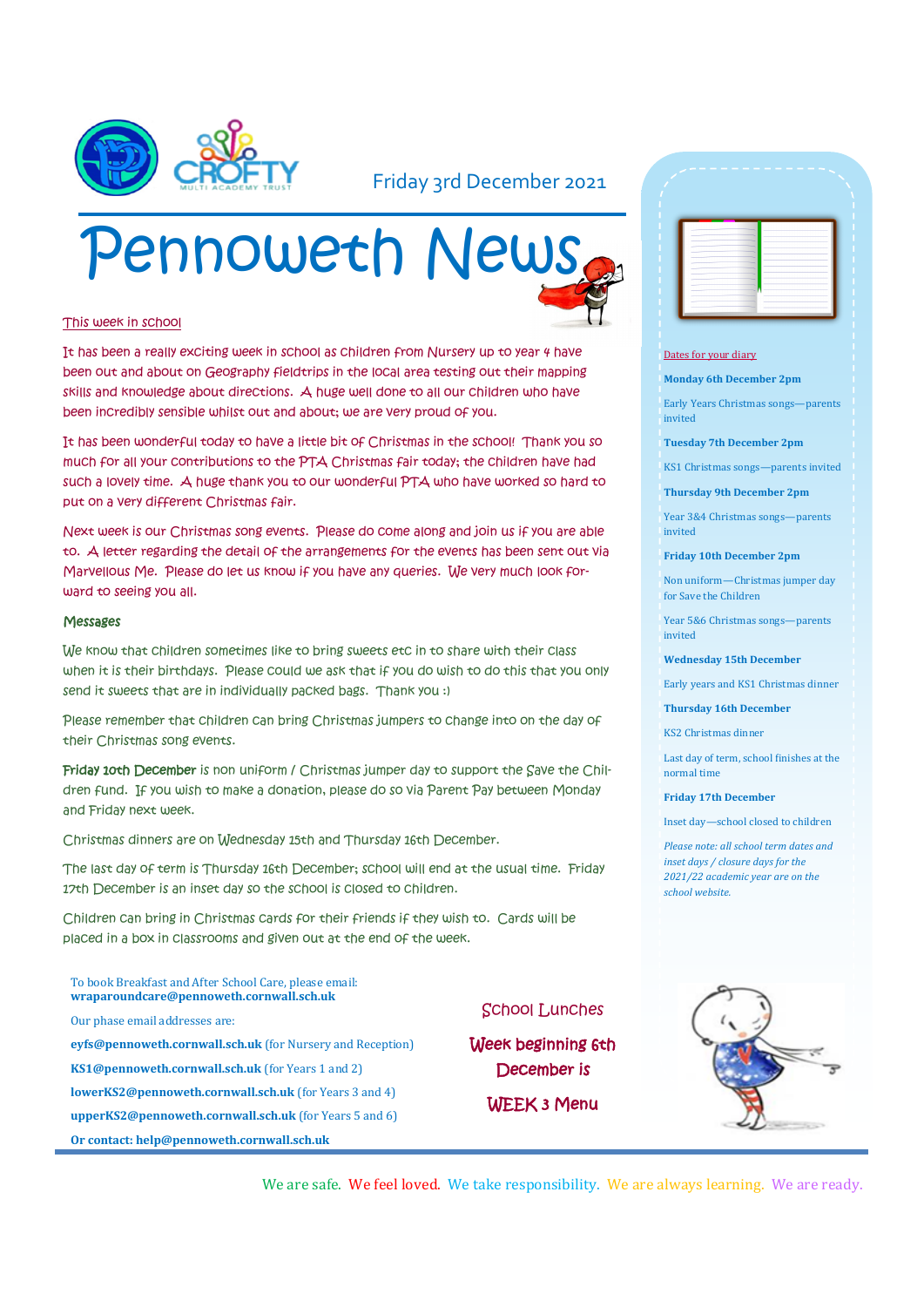## Character Qualities

We have 4 key characteristics that we are always on the lookout for! Each of these is represented by a character.

Considerate children are thoughtful, caring, sympathetic, helpful, polite, attentive, mindful and patient.

Inquisitive children are curious, inquiring, questioning, intrigued and eager to know.

Courageous children are bold, brave, valiant adventurous and determined.

Children who are being fun will be enthusiastic, excited, energetic, cheerful, light-hearted and will laugh!

We also have our Stars of the Week, who have been classroom superstars and DNA Champions for each phase.

| Quality     | Children Spotted in R, y1 and Y2 | Children Spotted in Y3, Y4, Y5 and Y6 |
|-------------|----------------------------------|---------------------------------------|
| Considerate | Porthcurno: Lily R               | Newlyn: Freddie                       |
|             | Gwithian: Lily                   | Mevagissey: Elsie                     |
|             | Marazion: Albie                  | Porthleven: Brooke                    |
|             |                                  | Pendeen: Walter                       |
|             |                                  | Lizard: Jonah                         |
|             |                                  | Godrevy: Viv                          |
| Inquisitive | Porthcurno: Alesha Mae           | Newlyn: Josh                          |
|             | Gwithian: Natalyia               | Mevagissey: Leon                      |
|             | Marazion: Carson                 | Porthleven: Austeja                   |
|             |                                  | Pendeen: Iesha                        |
|             |                                  | Lizard: Preston                       |
|             |                                  | Godrevy: Samuel                       |
| Courageous  | Porthcurno: Aliza                | Newlyn: Nojus                         |
|             | Gwithian: Ardhen                 | Mevagissey: Oliver                    |
|             | Marazion: Kain                   | Porthleven: Shakira                   |
|             |                                  | Pendeen: Ethan                        |
|             |                                  | Lizard: TJ                            |
|             |                                  | Godrevy: Alicia                       |
|             | Porthcurno: Jamie                | Newlyn: Troy                          |
| Fun         | Gwithian: Maisie                 | Mevagissey: Harry                     |
|             | Marazion: Tiana                  | Porthleven: Harry                     |
|             |                                  | Pendeen: Ben                          |
|             |                                  | Lizard: Bea                           |
|             |                                  | Godrevy: Jack                         |
|             | Restormel: Delilah               | Newlyn: Wyatt                         |
|             | Tintagel: Imogen                 | Mevagissey: Maddison                  |
|             | Porthcurno: Ezra                 | Porthleven: Lily                      |
|             | Gwithian: Kaydon                 | Pendeen: Kyron                        |
|             | Marazion: Isaiah                 | Lizard: Molly                         |
|             |                                  | Godrevy: Kyron                        |

We are safe champions:KS1: Kai, LKS2: Malakai, UKS2: Tabby

We feel loved champions: KS1: Esme, LKS2: Sophia, UKS2: Henry

We take responsibility champions: KS1: Charlie, LKS2: Amelia, UKS2: Lissy

We are always learning champions: KS1: Harriet, LKS2: Jacob, UKS2: Yeshua

We are ready champions: Restormel: Esme, Tintagel: Eliza, KS1: Jayden, LKS2: Willow, UKS2: Bo